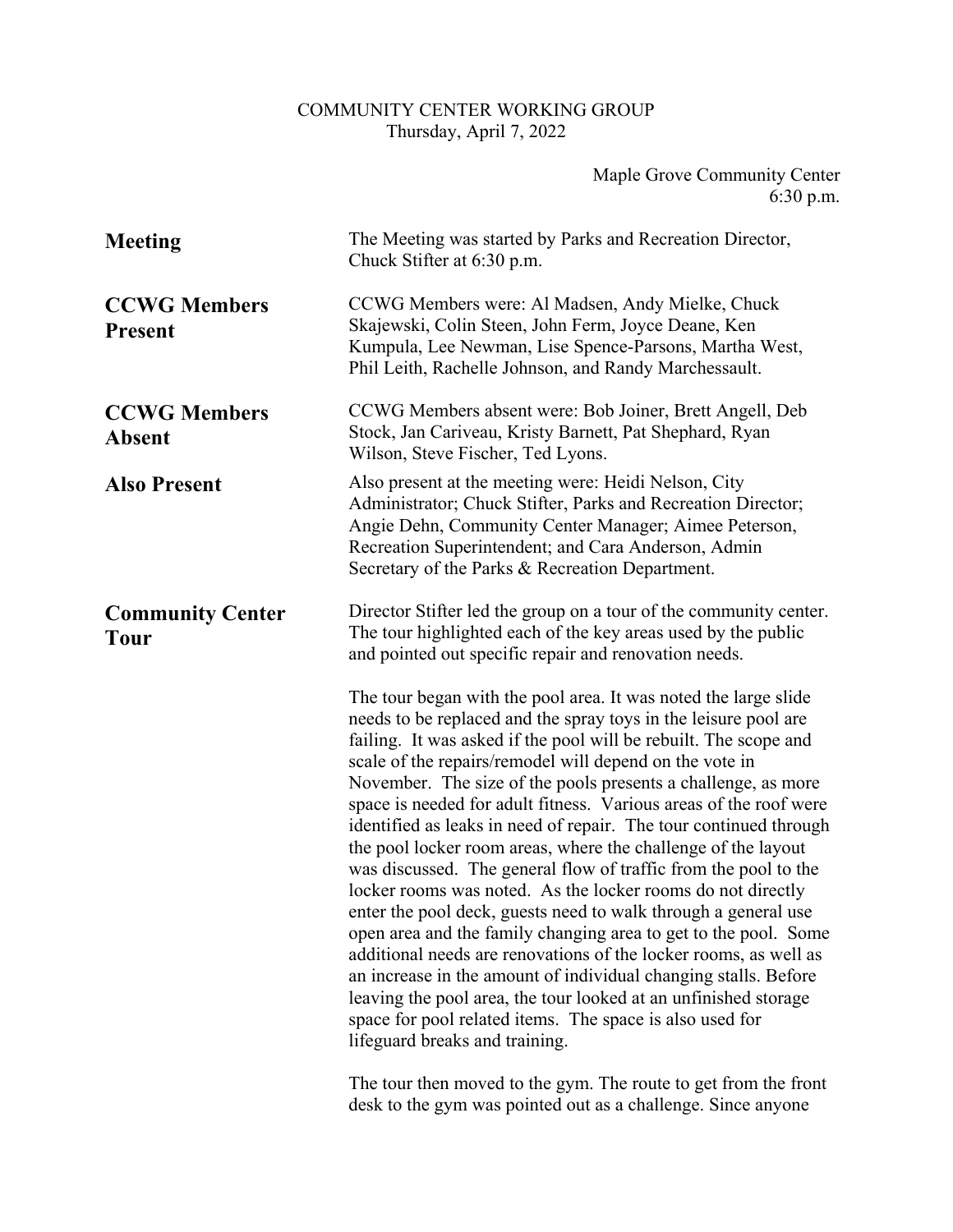|                            | checking in for the gym must go through the front desk, they<br>would then have full access to the community center while<br>taking the route to the gym. As a result, drop-in use for the gym<br>has been hard to manage. Recent operational changes were<br>made to address this by limiting gym use to members only.<br>This is a temporary fix.                                                                                                                |
|----------------------------|--------------------------------------------------------------------------------------------------------------------------------------------------------------------------------------------------------------------------------------------------------------------------------------------------------------------------------------------------------------------------------------------------------------------------------------------------------------------|
|                            | During the tour it was asked if solutions to solving the various<br>community center issues have been thought through as the<br>master plan has been developed.                                                                                                                                                                                                                                                                                                    |
|                            | As the tour continued through the ice arenas, it was noted the<br>arenas are home to the second largest youth hockey program in<br>the country. Additionally, the Learn to Skate program is the<br>state's largest skating school and has participants from 17 local<br>communities. The addition of a third sheet of ice would greatly<br>enhance both programs. With the master plan, the two current<br>sheets of ice would have some renovations done to them. |
|                            | It was inquired what would happen to the Lions Pavilion and<br>playground if the third sheet of ice was added with the master<br>plan. Both would be relocated.                                                                                                                                                                                                                                                                                                    |
| <b>Information Sharing</b> | Director Stifter explained the communication changes related to<br>the sales tax referendum and the master plan. It was shared the<br>project communication will focus on a singular master plan<br>project estimated at \$116 million and any discussion or<br>communication around another lesser project would discontinue<br>to avoid confusion about the proposed project.                                                                                    |
|                            | It was reiterated that if the referendum does not pass, the project<br>will shift to a renovation project only with a yet to be defined<br>plan.                                                                                                                                                                                                                                                                                                                   |
|                            | A comment was made that the 2022 Approved Community<br>Center Budget sheet does not show the full year of 2021 actuals.<br>Director Stifter responded that the 2021 actuals are to be<br>finalized in April.                                                                                                                                                                                                                                                       |
|                            | Director Stifter encouraged the working group to review the<br>main topics within the feasibility study attachment.                                                                                                                                                                                                                                                                                                                                                |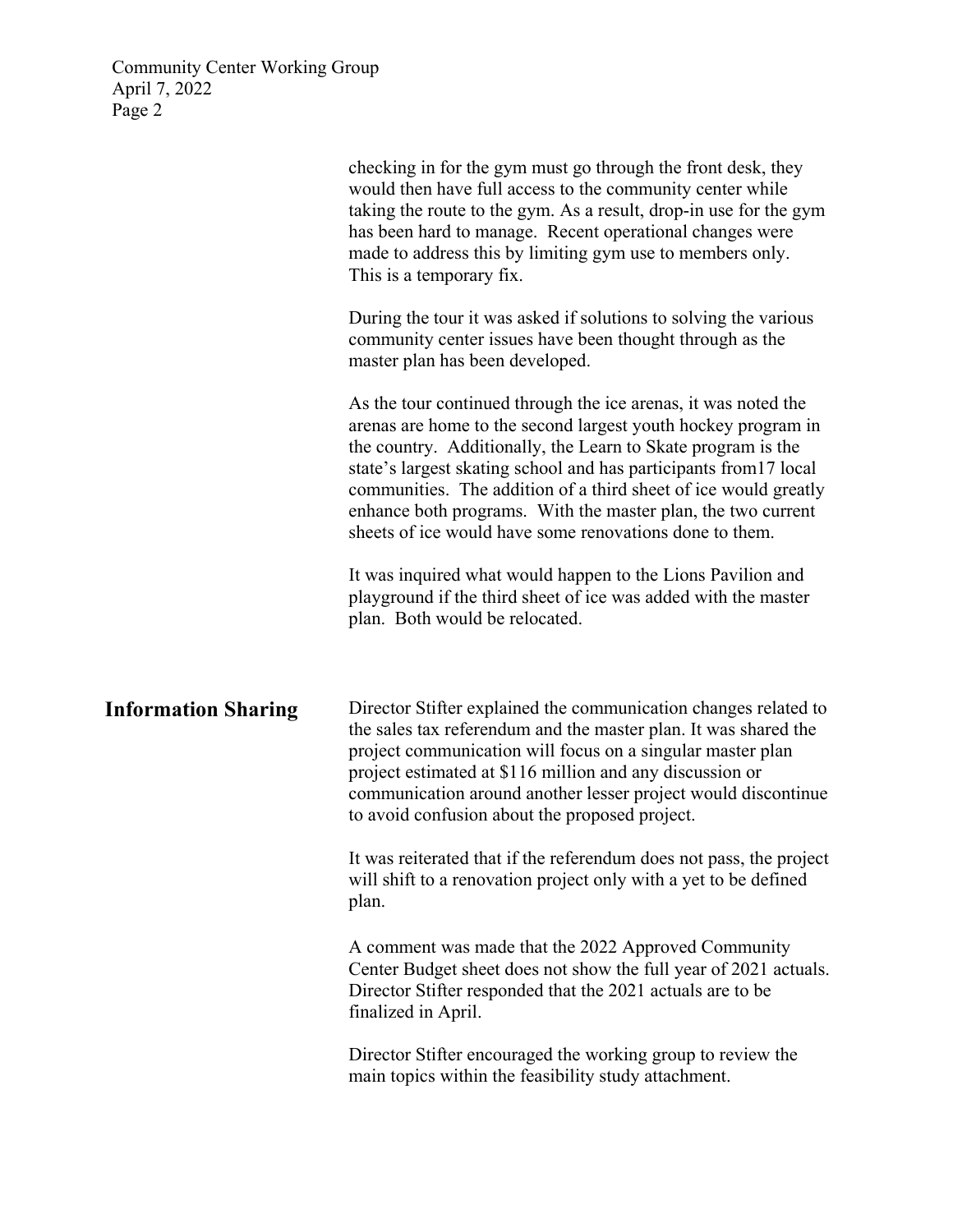> Director Stifter stated a combination of memberships and programs make up the daily operations of the community center. He noted aquatics are a big driver for memberships. With the expansion, more offerings in the facility would be possible which would likely increase the number of memberships. Ken Kumpula inquired if the current community center membership rates are reduced for residents. The community center does offer reduced membership rates for residents. The daily drop-in fees do not offer a reduced rate.

Rachelle Johnson asked if there has been any discussion on how the potential school levy ballot question for District 279 might affect the sales tax referendum. She mentioned the property tax increase, two school levies, and the sales tax referendum is a lot for people to take in all at once. Ms. Johnson also noted hearing questions within the community regarding why the city hasn't been building up a fund to deal with the renovation and repairs, knowing they would eventually come. She stressed the importance of getting ahead of these sorts of questions.

Director Stifter informed the group there is a maintenance fund as part of the annual budget, and repairs have been made over the years. He noted there are some larger replacement items that are due around the 25-year mark that have been incorporated into the master plan. Recreation Superintendent, Aimee Peterson, reminded the group the sales tax referendum is also for the purpose of expanding the community center to meet the needs of a growing community.

Director Stifter referred the group to the parking analysis attachment. The analysis provided good data on how to plan for the demand on both east and west sides of the master plan.

Martha West brought up how some programming classes were held elsewhere during the peak of the pandemic. She inquired if this could be a possible option if the referendum does not pass. Director Stifter noted some of the challenges that come with use of satellite facilities, but stated this could be an option to consider.

Heidi Nelson, the city administrator, went over three bond run scenarios, explaining the estimated property tax impact of each. A bond issue amount of \$116,000,000 would have resulted in an annual property tax increase of \$268 for an average value